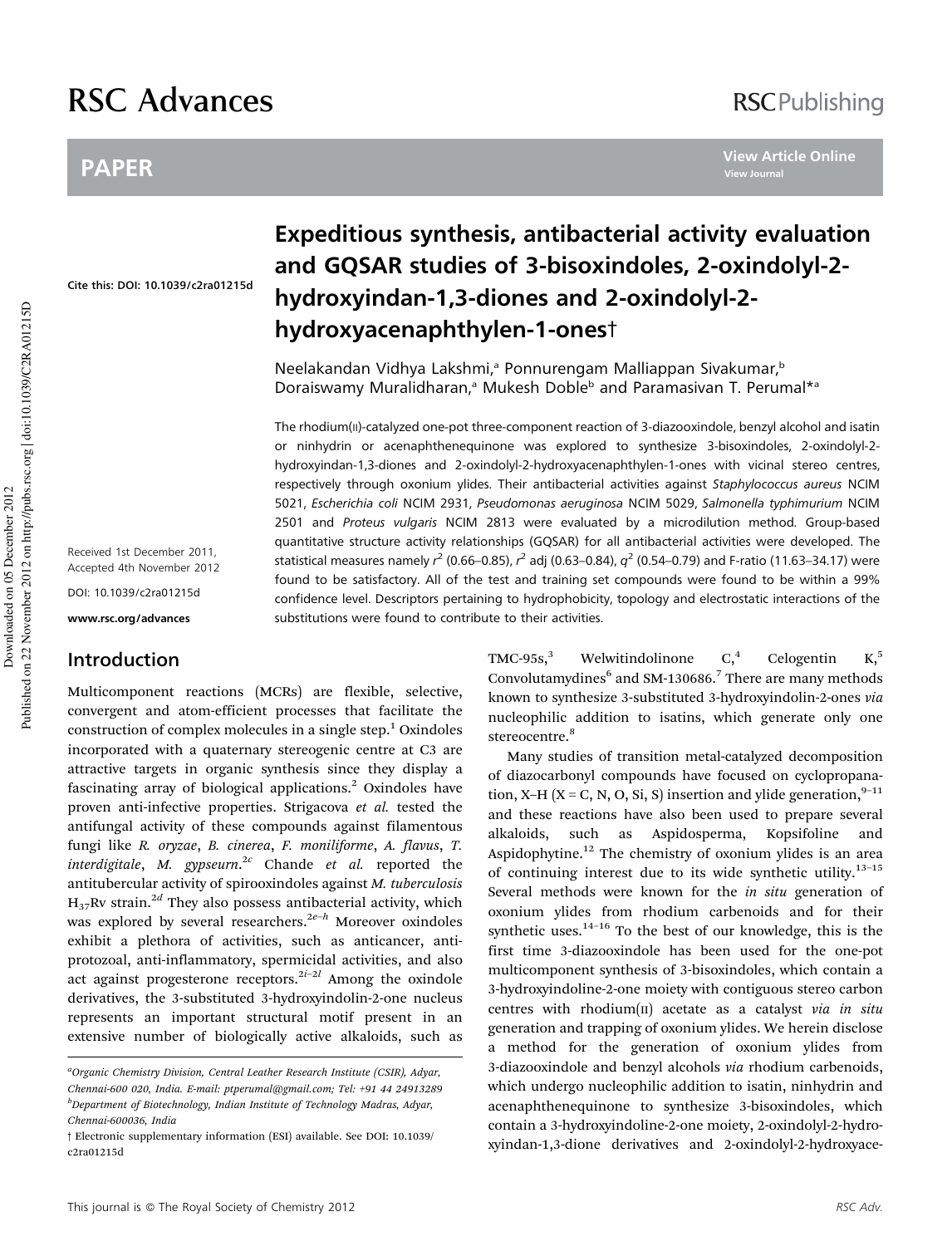

Scheme 1 Synthesis of 3-bisoxindoles (6a-j)

naphthylen-1-ones with vicinal stereocentres, respectively. Their antibacterial activity against five of the Gram +ve, namely *Staphylococcus aureus* and Gram –ve bacterial strains, namely *Escherichia coli*, *Pseudomonas aeruginosa*, *Salmonella typhimurium* and *Proteus vulgaris* were studied.

## Results and discussion

We started our initial study with rhodium $(II)$  acetate  $(1 \text{ mol\%})$ catalyzed three component reaction of 3-diazooxindole  $1,17$ benzyl alcohol 3a and isatin 5a in dichloromethane, which afforded highly functionalized bisoxindole 6a with adjacent stereocentres in just a single step. Optimum yields were obtained by slow addition of 3-diazooxindole 1 to the refluxing solution of isatin 5a, benzyl alcohol 3a and rhodium $(\text{II})$  acetate in dry dichloromethane under argon atmosphere. The solid precipitated from the reaction was filtered and recrystallized from ethanol to furnish the compound 6a as a single product. The synthetic protocol is remarkably simple and requires no further purification processes like column chromatography (Scheme 1).

Encouraged by the results obtained in the above reaction, we were further interested to carry out the reactions of 3-diazooxindole 1 with various substituted benzyl alcohols 3a– e and isatin derivatives 5a–f. All of the reactions proceeded smoothly in 90–100 min to give the respective 3-bisoxindoles 6a–j in good yields (82–90%). The reactions were diastereoselective, as only one isomer was obtained in all of the reactions (Table 1).

Based on the above results, a tentative mechanistic interpretation to explain the formation of the product 6 is proposed<sup>13,18,19</sup> (Scheme 2). The reaction can be considered to proceed *via* the initial formation of rhodium carbenoid 2, which reacts with benzyl alcohol 3 to generate oxonium ylide 4. The oxonium ylide 4 generated is trapped by an electrophile, such as isatin 5, to afford the product 6.

The O–H insertion side product 2a from 1 and 3 was not formed due to the high electrophilicity of isatin  $5.^{18,19}$  The high electrophilicity of the carbonyl group of isatin 5 accounts for the nucleophilic addition of oxonium ylide 4 to isatin 5.

The structures of products 6a–j were confirmed by spectral studies and elemental analysis. The  ${}^{1}$ H NMR spectrum of compound 6b exhibited characteristic singlets at  $\delta$  6.16, 10.16 and 10.44 ppm for hydroxy proton and  $-NH$  protons  $(D_2O)$ exchangeable) of two oxindole rings, respectively. The peaks at  $\delta$  10.16 and 10.44 ppm confirm the incorporation of two oxindole rings in the structure. The  $^{13}$ C NMR spectral analysis of compound 6b showed peaks at  $\delta$  173.9 and 175.1 ppm for the presence of amide carbonyl groups of two oxindole rings. The mass spectrum of the compound displayed the molecular ion peak at *m*/*z* 416.87. The stereochemistry of the products 6a–j were established through single-crystal X-ray analysis of the compound 6a, which clearly illustrated the stereochemistry in Fig.  $1.^{20}$ 

The promising results with isatin derivatives prompted us to explore further with ninhydrin 7 and acenaphthenequinone 9 under the same optimized conditions to provide 2-oxindolyl-2-hydroxyindan-1,3-diones 8a–e and 2-oxindolyl-2- hydroxyacenaphthylen-1-ones 10a–e, respectively (Scheme 3 and Scheme 4). The results are summarized in Table 2 and Table 3.

The <sup>1</sup>H NMR spectrum of 8d exhibited a broad singlet at  $\delta$ 6.51 due to the –OH proton and signal at  $\delta$  10.56 ppm for –NH proton  $(D_2O)$  exchangeable).

| <b>Table 1</b> Synthesis of 3-bisoxindole deivatives 6a-j |              |    |                |               |       |                 |            |                |  |
|-----------------------------------------------------------|--------------|----|----------------|---------------|-------|-----------------|------------|----------------|--|
| Entry                                                     | Isatin $(5)$ | R  | R <sup>T</sup> | Alcohol $(3)$ | $R^2$ | Product $(6)^a$ | Time (min) | Yield $(\%)^b$ |  |
|                                                           | 5a           | H  | H              | 3a            | н     | <b>6a</b>       | 90         | 87             |  |
| 2                                                         | 5a           | H  | H              | 3b            | OMe   | 6b              | 90         | 90             |  |
| 3                                                         | 5a           | Н  | Н              | 3c            | Me    | 6с              | 90         | 89             |  |
| 4                                                         | 5a           | н  | н              | 3d            | Cl    | 6d              | 100        | 87             |  |
| 5.                                                        | 5a           | н  | н              | 3e            | Br    | 6e              | 90         | 83             |  |
| 6                                                         | 5b           | Сl | Н              | 3a            | н     | 6f              | 90         | 83             |  |
|                                                           | 5с           | Br | н              | 3a            | н     | 6g              | 90         | 82             |  |
| 8                                                         | 5d           |    | Н              | 3a            | н     | 6h              | 90         | 82             |  |
| q                                                         | 5е           | H  | allyl          | 3a            | н     | -6i             | 90         | 87             |  |
| 10                                                        | 5f           | Н  | methyl         | 3a            | Н     | 61              | 90         | 86             |  |
|                                                           |              |    |                |               |       |                 |            |                |  |

*a* The products were characterized by IR, NMR, mass and elemental analysis. *<sup>b</sup>* Isolated yield after recrystallization.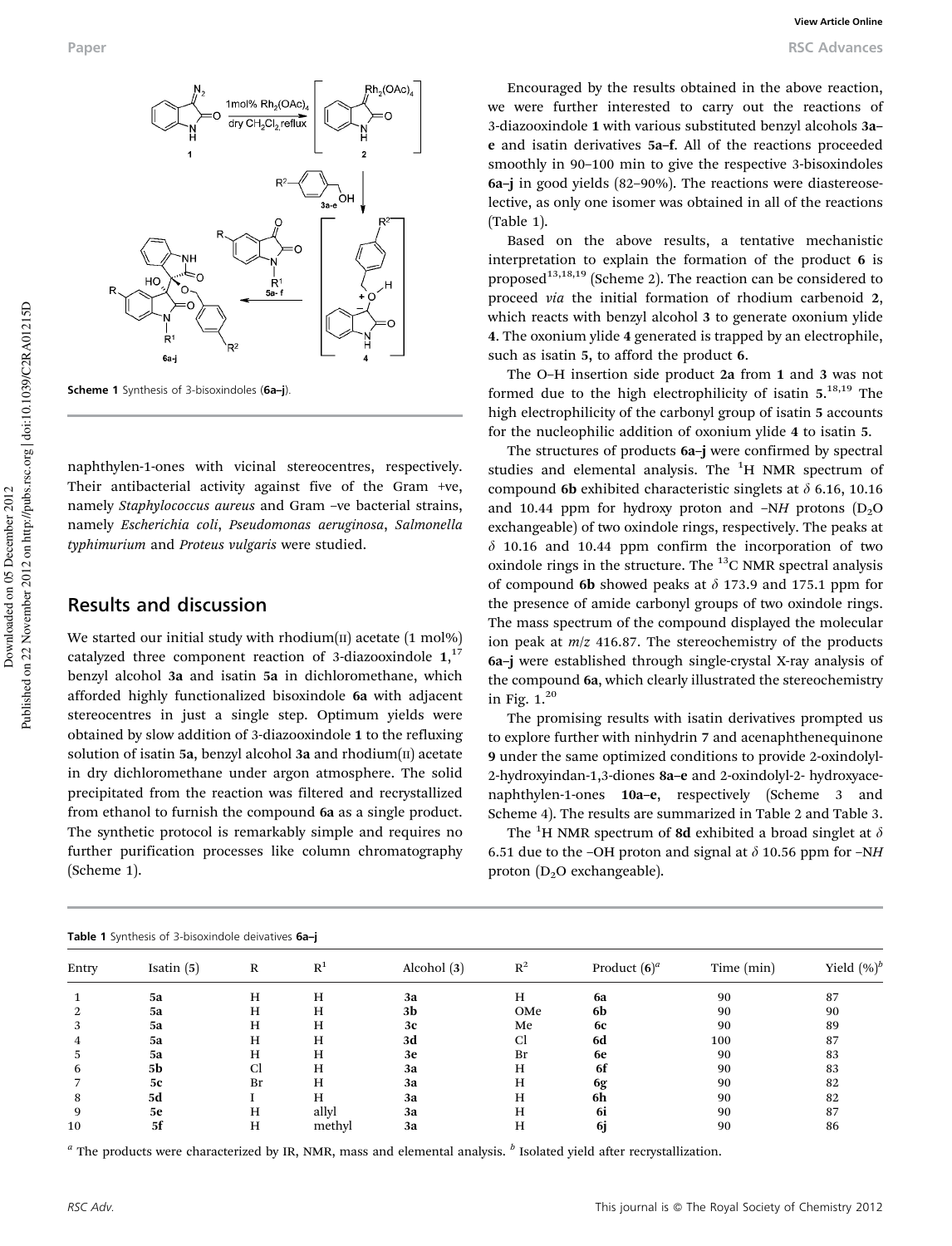

Scheme 2 A plausible mechanism for the synthesis of 3-bisoxindoles 6a-j.

Resonances at  $\delta$  173.2, 196.9 and 197.9 ppm (three carbonyl groups) were observed in  $^{13}$ C NMR spectrum. The mass spectrum of 8d displayed the molecular ion  $(M^+ + H^+)$  peak at *m*/*z* 434.6.

## Biological evaluation

Various oxindoles synthesized with different substitutions in the  $R<sup>1</sup>$  and  $R<sup>2</sup>$  position, and their antibacterial activities in micromolar concentrations against five of the organisms by microdilution broth assay method $^{21}$  are shown in Table 4. In general compounds 6b, 6d and 6e are found to be more active, while 6a, 6c and 10e are found to be less active than other compounds. The most active compounds have an oxindole group in their  $R^1$  position. Introduction of substitutions in the oxindole ring (compounds 6f–6j) leads to a lowering of activity. The replacement of an oxindole derivative with indan-1,3 dione derivative (8a–8e) and acenaphthylen-1-ones (10a–10e) leads to a reduction in the antibacterial activity. The least active compounds, 6a and 6c, also have an oxindole group at their  $R^1$  position, but the substitution at  $R^2$  seems to determine the activity within 3-bisoxindoles. The highly active compounds, 6b, 6d, 6e, have –OMe, –Cl and –Br substitution (polar groups) in their structure, which belong to the electron withdrawing substituents. Earlier researchers also found that



Fig. 1 ORTEP diagram of compound 6a

Scheme 3 Synthesis of 2-oxindolyl-2-hydroxy-indan-1,3-diones 8a-e.

the electron withdrawing substitutions present in the indoline derivatives showed good antibacterial and antifungal activities.<sup>21</sup> The electron withdrawing substituents reduce the lipophilicity of the compound and make them soluble in water. Thus, the bioavailability and antibacterial activity of the compounds are increased. A bacterial cell membrane is also comprised of lipopolysaccharide, which is hydrophilic in nature, which further helps the penetration of these polar compounds through this membrane. Other researchers and research performed by us also found that polar substitutions in compounds enhance the anti-infective activity. $22-24$ Moreover, hydrophilic/lipophilic balance (log *P*) of the compounds plays an important role in the absorption, distribution, metabolism and excretion of the compounds.

#### GQSAR studies

GQSAR is an ingenius method, which relates the biological response variation to the molecular fragments of interest. GQSAR also performs based on conformation and alignment, which is absent in 3D QSAR, and it provides a site specific clue for designing new chemical entities. It outperforms the 2D QSAR where whole molecules are taken to consider the biological activity variation, but not the molecular fragments. Thus, the contribution of chemical variations against the biological activity with common lead molecules are less informative. Moreover the descriptor calculation is fast, as well as allowing ease of interpretation of the results.



Scheme 4 Synthesis of 2-oxindolyl-2-hydroxyacenapthylen-1-ones 10a-e.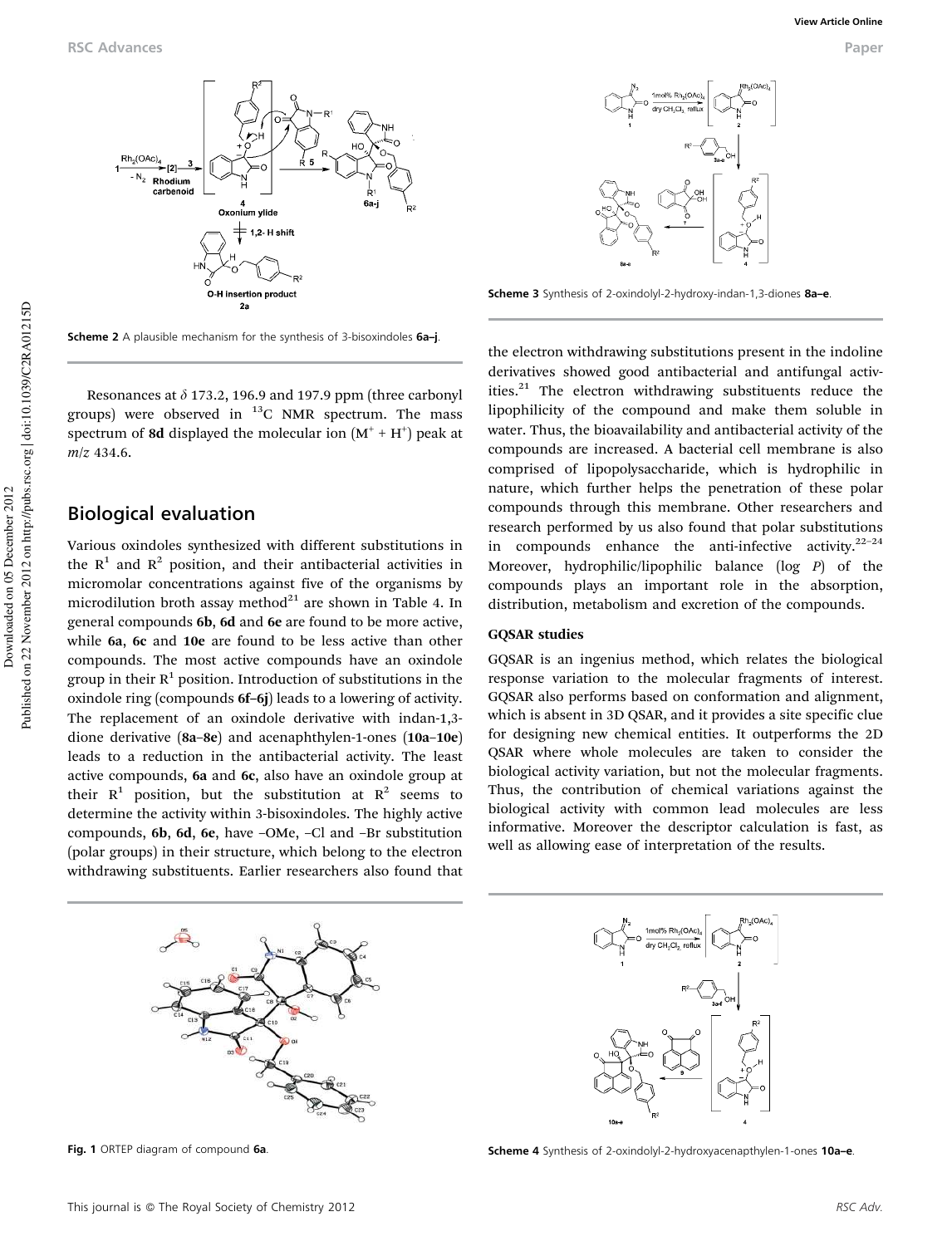Table 2 Synthesis of 2-oxindolyl-2-hydroxyindan-1,3-diones 8a-e

|                | Entry Alcohol (3) $R^2$ |     | Product $(8)^a$ Time (min) Yield $(\%)^b$ |    |    |
|----------------|-------------------------|-----|-------------------------------------------|----|----|
| $\mathbf{1}$   | 3a                      | H.  | 8a                                        | 70 | 85 |
| 2              | 3b                      | OMe | 8b                                        | 70 | 88 |
| 3              | 3c                      | Me  | 8с                                        | 70 | 87 |
| $\overline{4}$ | 3d                      | Cl. | 8d                                        | 80 | 85 |
| 5              | 3e                      | Br  | 8e                                        | 80 | 80 |
|                |                         |     |                                           |    |    |

*a* The products were characterized by IR, NMR, mass and elemental analysis. *<sup>b</sup>* Isolated yield after recrystallization.

In the case of *Escherichia coli*, compounds 6b, 6d and 6e are the most active and 6a, 6c and 10e are the least active. The GQSAR equation developed for *E. coli* and the corresponding statistics are given below:

Activity =  $-0.0228 - 0.4653(\pm 0.0227)*R^1$ -QMDipoleY + 54.9364 $(\pm 10.5006)$ \*R<sup>1</sup>-Average +ve potential

*n* = 15, *r*<sup>2</sup> = 0.76, *r*<sup>2</sup> adj = 0.74, *q*<sup>2</sup> = 0.69, *F*-test = 18.83, *r*<sup>2</sup> se = 0.1164,  $q^2$  se = 0.131

The equation consists of two descriptors, namely QMdipoleY and Average +ve potential. QMdipoleY contributes negatively to the activity. This descriptor deals with the strength and orientation of a molecule in an electrostatic field and is a function of the polarity. So less polar compounds will have higher activity. Similar results have been reported by Tantitame *et al.*, that less polar diastereomers exert better antibacterial activity when compared to the more polar diastereomers.<sup>25</sup> Other researchers have also found the contribution of the descriptor, QMDipoleZ, towards the antibacterial activity.<sup>26</sup> Average +ve potential descriptor belongs to the electrostatic subclass and it is defined as the average of the total +ve electrostatic potential on van der Waals surface area of the molecule and it showed a positive contribution towards the activity. The membranes of *Escherichia coli* contain negatively charged phosphate groups, which can attract more of the positively charged molecules. $27$ So the positively charged molecules can bind easily to the wall of *Escherichia coli* and exhibit higher activity than negatively charged molecules. Due to the positive contribution of the average +ve potential and hydrophobicity of the molecules, this group of compounds are called hydrophobic cations, which have good permeability to the cell and organelles reported by Lewis.<sup>28</sup> Both the descriptors relate to the properties of the functional groups in the  $R<sup>1</sup>$  position. Fig. 2 shows the parity plot between the observed and the predicted

| Table 3 Synthesis of 2-oxindolyl-2-hydroxyacenaphthylen-1-ones 10a-e |  |
|----------------------------------------------------------------------|--|

| Entry          | Alcohol $(3)$ $R^2$ |     | Product $(10)^a$ Time (min) Yield $(\%)^b$ |    |    |
|----------------|---------------------|-----|--------------------------------------------|----|----|
| -1             | 3a                  | н   | 10a                                        | 75 | 81 |
| 2              | 3b                  | OMe | 10 <sub>b</sub>                            | 75 | 84 |
| 3              | 3c                  | Me  | <b>10c</b>                                 | 75 | 82 |
| $\overline{4}$ | 3d                  | Cl. | <b>10d</b>                                 | 80 | 81 |
| -5             | 3e                  | Br  | <b>10e</b>                                 | 80 | 83 |

*a* The products were characterized by IR, NMR, mass and elemental analysis. *<sup>b</sup>* Isolated yield after recrystallization.

antibacterial activities against *Escherichia coli* for training and test set compounds. All of the predictions lie within the 99% confidence limits. Table 5 lists the numerical values of the descriptors used in the training and test set of *Escherichia coli.*

In the case of *Pseudomonas aeruginosa*, compounds 6b, 6d and 6e are the most active and compounds 6a, 6c and 10e are the least active. The GQSAR equation for *Pseudomonas aeruginosa* and the corresponding statistics are given below:

Activity =  $-1.1765 - 1.1353(\pm 0.2523)*R^1$ -QMDipoleY +  $0.1912(\pm 0.0195)^*$  R<sup>1</sup>-4PathCount

*n* = 15, *r*<sup>2</sup> = 0.74, *r*<sup>2</sup> adj = 0.72, *q*<sup>2</sup> = 0.64, *F*-test = 17.27, *r*<sup>2</sup> se = 0.22,  $q^2$  se = 0.27

R<sup>1</sup>-QMDipoleY descriptor contributes negatively to the activity. As mentioned before, hydrophobic substitution at the  $R^1$  position favours activity.  $R^1$ -4PathCount belongs to the topological descriptor and shows a positive contribution towards the activity. It indicates the total number of fragments of fourth order (four bond path) in a compound.

This group of descriptors describes the connectivity of the atoms within the molecule and also explains its branching and flexibility (or rigidity). $29$  An increase in branching increases the hydrophobicity.<sup>30</sup> Khan *et al.* also showed the positive contribution of hydrophobicity of the molecule with the antibacterial activity against *Pseudomonas aeruginosa*. <sup>31</sup> Fig. 3 shows the parity plot between the observed and the predicted antibacterial activities against *Pseudomonas aeruginosa* for training and test set compounds. All of the predictions lie within the 99% confidence limits. Table 6 lists the numerical values of the descriptors used in the GQSAR.

In the case of *Proteus vulgaris*, compounds 6b, 6d and 6e are the most active and compounds 6a, 6c and 6f are the least active. The GQSAR equation for *Proteus vulgaris* and the corresponding statistics are given below:

Activity =  $-1.2257-1.0943(\pm 0.1655)*R^1$ -QMDipoleY +  $5.3711(\pm1.3019)*R^1$ -chiV5

 $n = 15$ ,  $r^2 = 0.66$ ,  $r^2$  adj = 0.63,  $q^2 = 0.54$ , *F*-test = 11.63,  $r^2$  se = 0.24,  $q^2$  se = 0.28

Once again we find  $R^1$ -QMDipoleY as one of the descriptors in the equation. ChiV5 belongs to the topological descriptor in the sub-class of atomic valence connectivity index. It shows a positive contribution towards the activity, which indicates that hydrophobic substitution at  $R^1$  position favours activity. Fig. 4 shows the parity plot between the observed and the predicted antibacterial activities against *Proteus vulgaris* for training and test set compounds.

All of the predictions lie within the 99% confidence limits. Table 7 lists the numerical values of the descriptors.

In the case of *Salmonella typhimurium*, compounds 6b, 6d, 6e and 8b are the most active and compounds 6a, 6c and 8e are the least active. The GQSAR equation for *Salmonella typhimurium* and the corresponding statistics are given below:

Activity =  $0.4156 - 0.7612(\pm 0.1424) * R^1$ -QMDipoleY +  $0.1119(\pm 0.0151) * R^1$ -SssOE-index

*N* = 15, *r*<sup>2</sup> = 0.85, *r*<sup>2</sup> adj = 0.84, *q*<sup>2</sup> = 0.79, *F*-test = 34.17, *r*<sup>2</sup> se = 0.13,  $q^2$  se = 0.15

R<sup>1</sup>-SssOE-index is the electrotopological index and is defined as the number of oxygen atoms connected with two single bonds.<sup>32</sup> Among the active compounds, 6b and 8b have a SssOE-index of 4.19, which is relatively high (other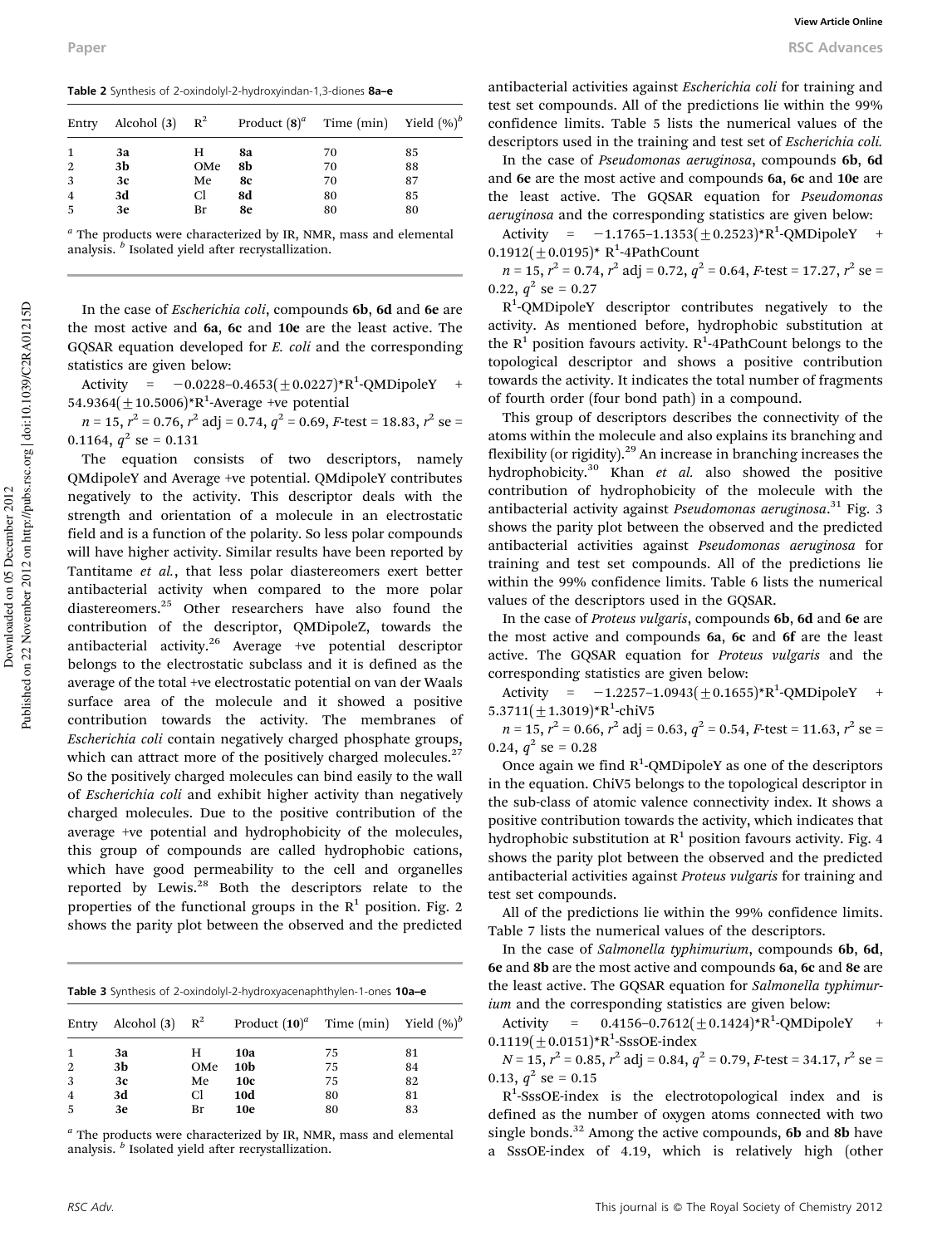### Table 4 Oxindoles synthesized with different substitutions and their antibacterial activities

## $\frac{1}{N}$  $\downarrow$ í

|               | Substitutions used in GQSAR |                    | Antibacterial activity (MIC in µM) |                      |                      |             |             |
|---------------|-----------------------------|--------------------|------------------------------------|----------------------|----------------------|-------------|-------------|
| Compound no.  | $\overline{\mathbf{R}^{1}}$ | $\mathbb{R}^2$     | S. aureus                          | P. aeruginosa        | $\it E.~coli$        | P. vulgaris | S. typhi    |
| 6a            | HO                          |                    | 0.647                              | 1.294                | $0.323\,$            | $1.294\,$   | $0.647\,$   |
| $6\mathbf{b}$ | HO,                         | $\overline{O}CH_3$ | $0.075\,$                          | $\boldsymbol{0.038}$ | $\boldsymbol{0.038}$ | $0.075\,$   | $\bf 0.038$ |
| $6\mathrm{c}$ | HO,<br>н                    |                    | 1.249                              | 1.249                | $0.312\,$            | 2.497       | $\,0.624\,$ |
| $6\mathrm{d}$ | HO,<br>н                    | CH <sub>3</sub>    | 0.149                              | $\,0.074\,$          | $\,0.074\,$          | 0.149       | $\,0.074\,$ |
| $6\mathrm{e}$ | HO,<br>н                    | Br                 | 0.067                              | $\,0.067\,$          | $\,0.034\,$          | $\,0.067\,$ | $\,0.034\,$ |
| $\bf 6f$      | HO,<br>C1                   |                    | 0.594                              | 0.594                | $\,0.149\,$          | $\bf 1.188$ | 0.297       |
| 6g            | Br,                         |                    | 0.537                              | 0.537                | $\bf 0.134$          | $0.537\,$   | 0.269       |
| $6\mathrm{h}$ | HO,<br>н                    |                    | $\,0.488\,$                        | $\,0.976\,$          | $\,0.244\,$          | $0.976\,$   | $\,0.244\,$ |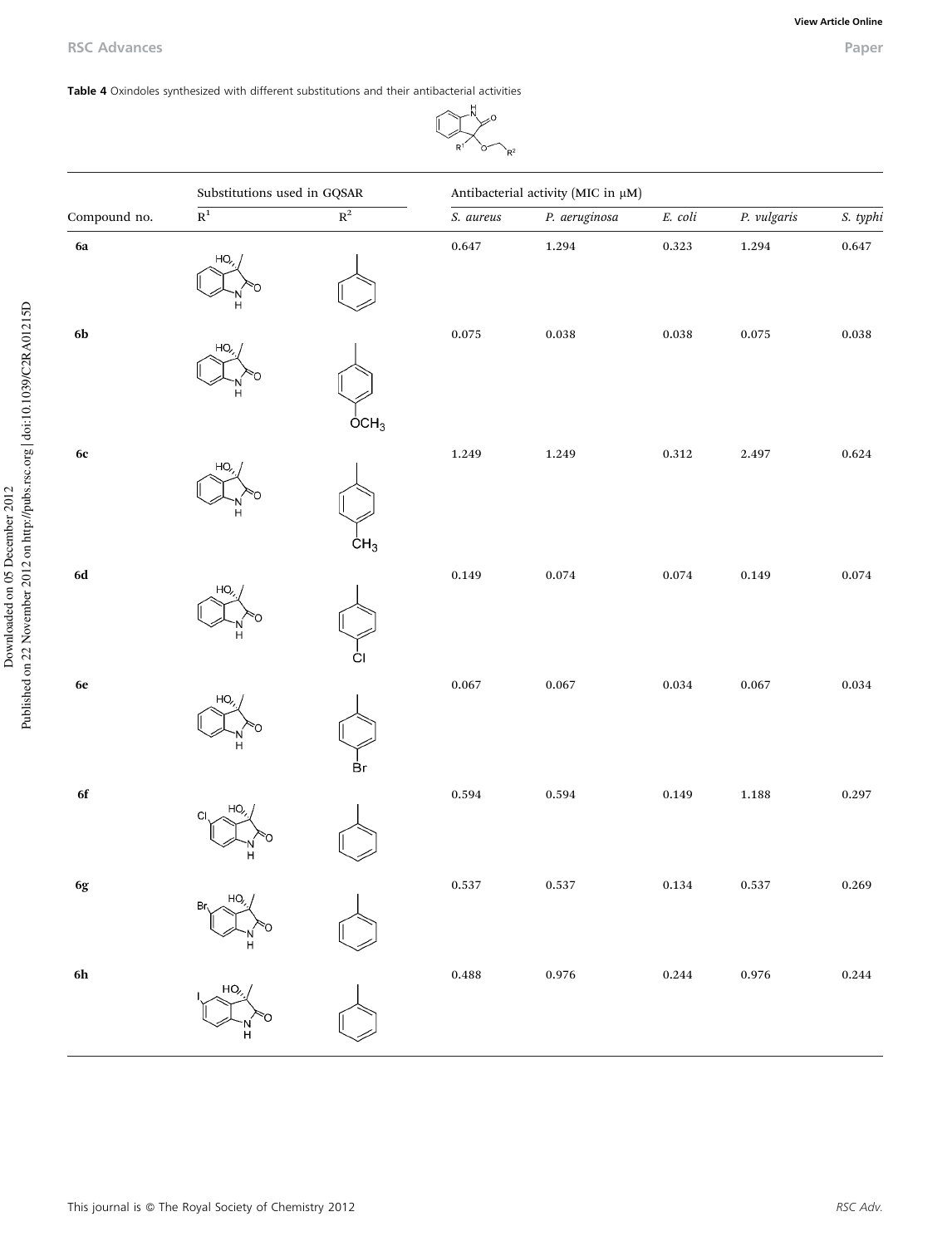Downloaded on 05 December 2012

Published on 22 November 2012 on http://pubs.rsc.org | doi:10.1039/C2RA01215D

Downloaded on 05 December 2012<br>Published on 22 November 2012 on http://pubs.rsc.org | doi:10.1039/C2RA01215D

## Paper RSC Advances

## Table 4 (*Continued*)

|                | Substitutions used in GQSAR |                           | Antibacterial activity (MIC in µM) |               |                |             |             |
|----------------|-----------------------------|---------------------------|------------------------------------|---------------|----------------|-------------|-------------|
| Compound no.   | $\overline{\mathbf{R}^1}$   | $\overline{\mathbf{R}^2}$ | S. aureus                          | P. aeruginosa | $E.$ $\,$ coli | P. vulgaris | S. typhi    |
| 6i             | HO,                         |                           | $\,0.586\,$                        | 0.586         | $0.147\,$      | 0.586       | 0.293       |
| $6j$           | HO                          |                           | $\,0.624\,$                        | $\,0.624\,$   | 0.156          | $\,0.624\,$ | $\bf 0.312$ |
| ${\bf 8a}$     | Ο<br>HQ<br>∩                |                           | $0.313\,$                          | $\,0.626\,$   | $\,0.156\,$    | $\rm 0.313$ | $0.313\,$   |
| $8\mathrm{b}$  | QH                          | $\overline{O}CH_3$        | 0.291                              | 0.291         | $\bf 0.146$    | 0.291       | $\,0.146\,$ |
| $8\mathrm{c}$  | O<br>ЮH                     | CH <sub>3</sub>           | $\,0.605\,$                        | $\,0.605\,$   | $\,0.076\,$    | $\,0.605\,$ | $\bf 0.302$ |
| ${\bf 8d}$     | O<br>HQ,                    | ĊI                        | $\,0.288\,$                        | $\,0.288\,$   | $\,0.144\,$    | $\,0.288\,$ | $\,0.288\,$ |
| 8e             | O<br>ОH                     | Вr                        | 0.523                              | 0.523         | 0.131          | 0.523       | 0.523       |
| ${\bf 10a}$    | HQ<br>Ω                     |                           | $\bf 1.186$                        | $1.186\,$     | $\,0.148\,$    | 1.186       | 0.297       |
| $10\mathrm{b}$ | HÒ                          | OCH <sub>3</sub>          | $0.277\,$                          | $\,0.554\,$   | $\bf 0.138$    | $1.107\,$   | 0.277       |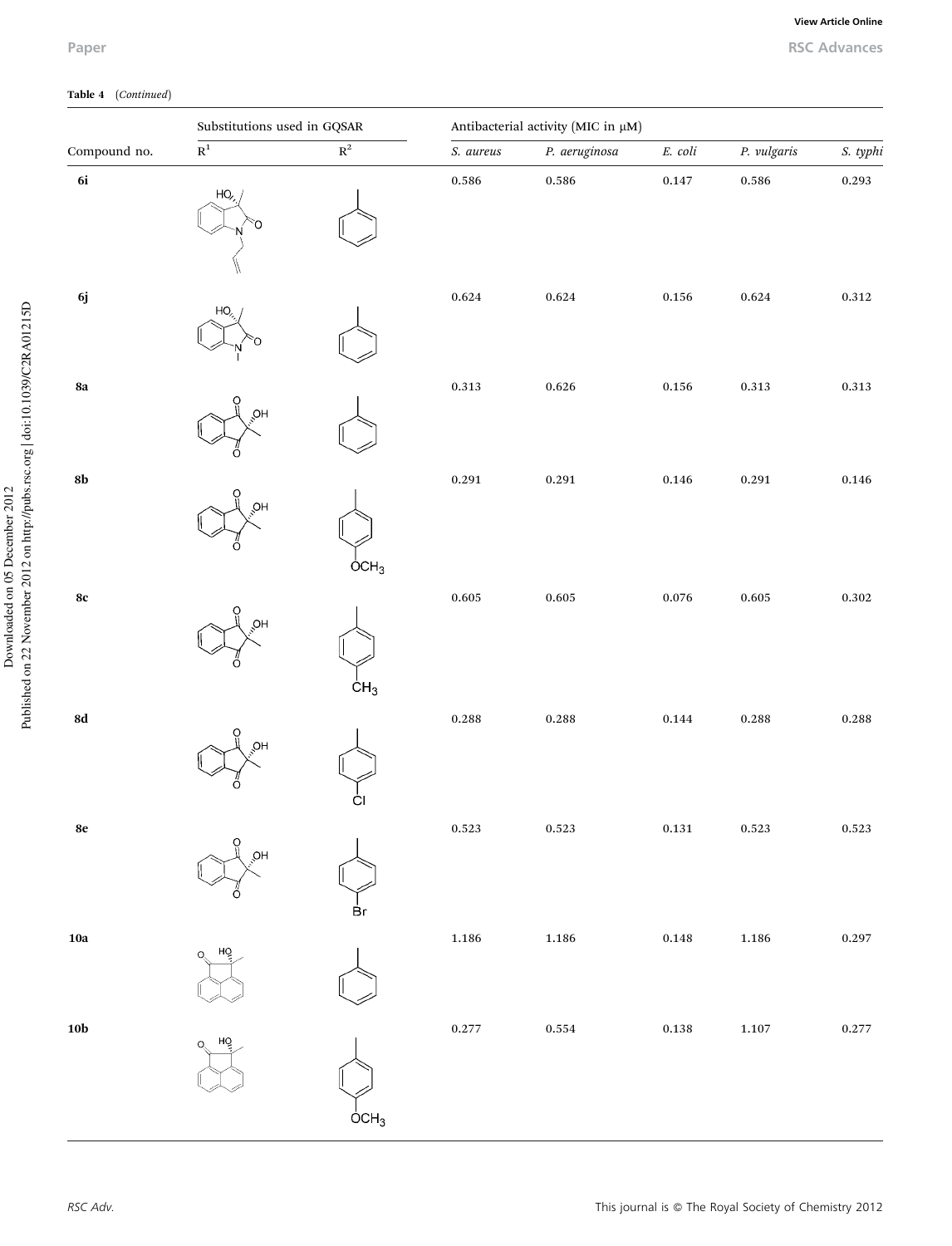#### Table 4 (*Continued*)

| Substitutions used in GQSAR |                                 | Antibacterial activity (MIC in µM) |             |               |             |             |             |
|-----------------------------|---------------------------------|------------------------------------|-------------|---------------|-------------|-------------|-------------|
| Compound no.                | $\overline{\mathbf{R}^1}$       | $\overline{\mathrm{R}^2}$          | S. aureus   | P. aeruginosa | E. coli     | P. vulgaris | S. typhi    |
| 10c                         | HQ<br>$Q_{\rm c}$               | CH <sub>3</sub>                    | $\,0.287\,$ | 0.574         | $\,0.144\,$ | 0.574       | 0.144       |
| <b>10d</b>                  | HQ<br>$\mathsf{O}_{\mathbb{C}}$ | Ċl                                 | $\,0.548\,$ | 1.097         | $0.137\,$   | 1.097       | $\,0.548\,$ |
| <b>10e</b>                  | HQ<br>$Q_{\rm c}$               | Br                                 | 0.999       | 1.999         | $0.250\,$   | 0.999       | $0.500\,$   |

compounds has zero) compared to other compounds except compound 10b. The latter also had a SssOE-index as 4.19 and it showed moderate activity. Fig. 5 shows the parity plot between the observed and the predicted antibacterial activities against *Salmonella typhimurium* for training and test set compounds. All of the predictions lie within the 99% confidence limits. Table 8 lists the numerical values of these descriptors.

In the case of *Staphylococcus aureus*, compounds 6b, 6d and 6e are the most active and 6c, 10a and 10e are the least active. The GQSAR equation for *Staphylococcus aureus* and its corresponding statistics are given below:

Activity =  $-1.0378 - 0.6124(\pm 0.1928)*R^1$ -QMDipoleY +  $1.5986(\pm 0.3018)*R^1$ -chi5

 $N = 15$ ,  $r^2 = 0.73$ ,  $r^2$  adj = 0.71,  $q^2 = 0.62$ , *F*-test = 16.37,  $r^2$  se = 0.17,  $q^2$  se = 0.20



Fig. 2 A parity plot between the observed and the predicted antibacterial activities against Escherichia coli for training and test set compounds with 99% prediction bands (closed circles – training set; open circle – test set).

Chi5 belongs to the class of topological descriptors and it describes the connectivity of the molecule. This descriptor showed a positive contribution to the activity. An increase in the connectivity will increase the hydrophobicity of the molecule. Fig. 6 shows the parity plot between the observed and the predicted antibacterial activities against *Staphylococcus aureus* for training and test set compounds. All of the predictions lie within the 99% confidence limits. Table 9 lists the numerical values of the descriptors used in the training set and test set of *Staphylococcus aureus.*

Table 10 shows the percentage contribution of the descriptors used in GQSARs for all of the microorganisms. A dipole of the substituent group in the  $R<sup>1</sup>$  position appears to contribute negatively in all of the regression equations. Our previous research also showed the contribution of dipole moment towards the antibacterial activity of isoxazolidine derivatives against *Staphylococcus aureus*, *Escherichia coli* and *Pseudomonas aeruginosa*. 33

This method offers several advantages, such as a high yield and simple experimental and isolation procedures, making it an efficient route to the synthesis of 3-bisoxindoles, 2-oxindolyl-2-hydroxyindan-1,3-diones and 2-oxindolyl-2-hydroxyacenaphthylen-1-ones, which are important compounds in organic and medicinal chemistry.

## Conclusion

In conclusion, we have demonstrated the first example of rhodium(II)-catalyzed one-pot, multicomponent reaction of 3-diazooxindole, benzyl alcohols and isatin or ninhydrin or acenaphthenequinone to synthesize 3-bisoxindoles, 2-oxindolyl-2 hydroxyindan-1,3-diones and 2-oxindolyl-2-hydroxyacenaphthylen-1-ones, respectively with adjacent tetra-substituted carbon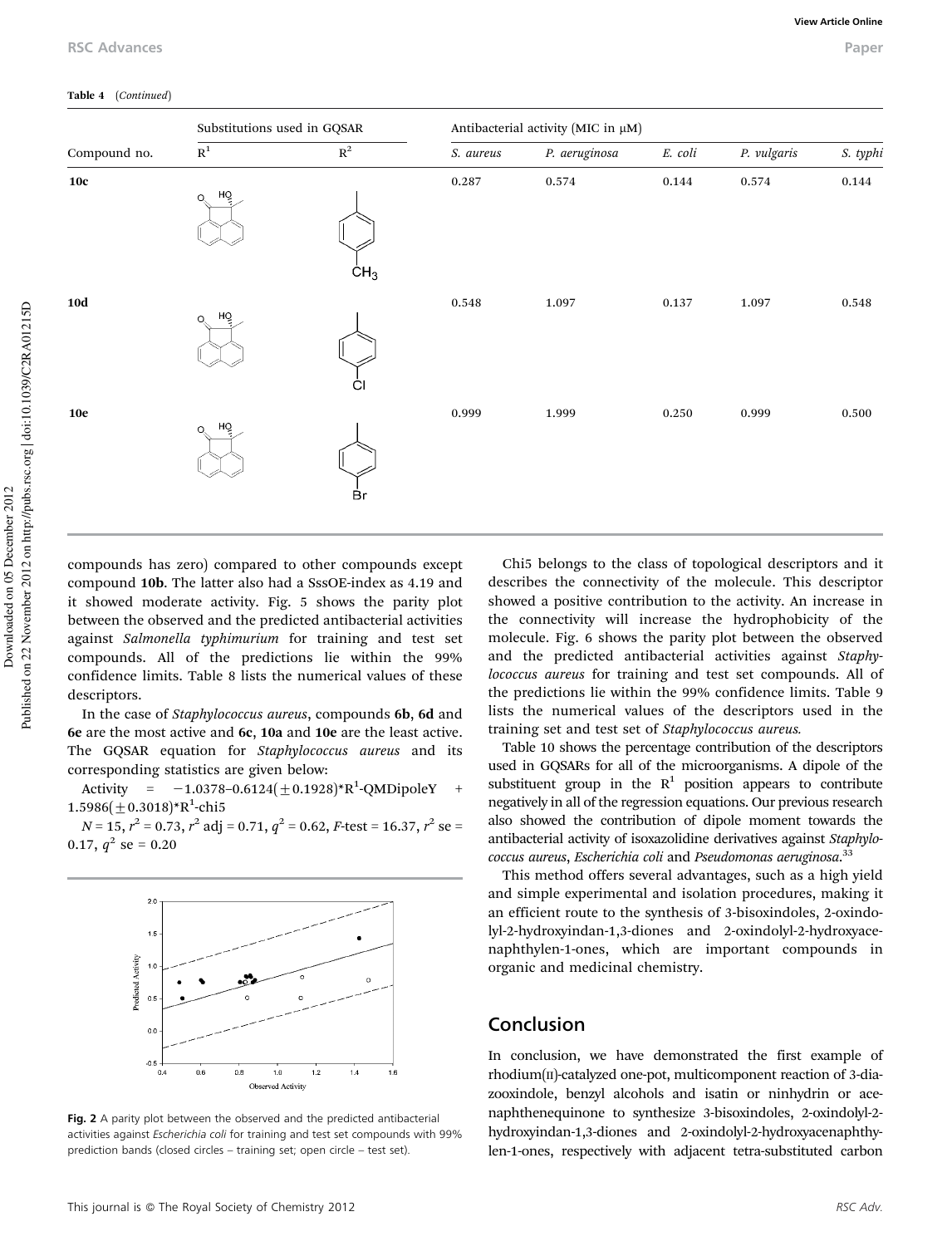| Compound        | Observed activity | $R^1$ -QMDipoleY | $R^1$ -Average +ve potential | Predicted activity |
|-----------------|-------------------|------------------|------------------------------|--------------------|
| Training set    |                   |                  |                              |                    |
| 6a              | 0.490             | $-0.118$         | 0.013                        | 0.745              |
| 6b              | 1.426             | $-0.585$         | 0.021                        | 1.428              |
| <b>6c</b>       | 0.506             | 0.167            | 0.011                        | 0.500              |
| 6f              | 0.828             | $-0.119$         | 0.013                        | 0.747              |
| 6g              | 0.872             | $-0.119$         | 0.013                        | 0.746              |
| 6h              | 0.613             | $-0.119$         | 0.013                        | 0.746              |
| 6j              | 0.807             | $-0.117$         | 0.013                        | 0.751              |
| 8a              | 0.806             | $-0.115$         | 0.013                        | 0.749              |
| 8b              | 0.837             | 0.250            | 0.018                        | 0.840              |
| 8d              | 0.842             | 0.160            | 0.017                        | 0.827              |
| 8e              | 0.884             | 0.143            | 0.016                        | 0.782              |
| 10a             | 0.829             | $-0.112$         | 0.013                        | 0.742              |
| 10 <sub>b</sub> | 0.859             | 0.435            | 0.020                        | 0.852              |
| <b>10d</b>      | 0.863             | 0.157            | 0.017                        | 0.828              |
| <b>10e</b>      | 0.602             | 0.141            | 0.016                        | 0.780              |
| Test set        |                   |                  |                              |                    |
| 6d              | 1.129             | 0.164            | 0.017                        | 0.825              |
| 6e              | 1.474             | 0.148            | 0.016                        | 0.779              |
| 6i              | 0.834             | $-0.118$         | 0.013                        | 0.753              |
| <b>8c</b>       | 1.122             | 0.164            | 0.011                        | 0.505              |
| <b>10c</b>      | 0.843             | 0.157            | 0.011                        | 0.508              |

centres. We suggest that the reaction occurs through a metalassociated alcoholic oxonium ylide intermediate and is followed by a nucleophilic addition to electrophiles, such as isatin, ninhydrin and acenaphthenequinone. The high electrophilicity and rigid cyclic conformation of isatin, ninhydrin and acenaphthenequinone are responsible for such a high chemo- and diastereoselectivity. Antibacterial activities of the synthesised oxindoles against five Gram +ve and Gram –ve organisms were evaluated using microdilution method. Compounds 6b, 6d and 6e were found to be the most active against all of the five organisms. Group-based QSAR has been developed for all five antibacterial activities. The statistical parameters were found to be in an accepted range. Among the groups in the  $R^1$  and  $R^2$ position, the descriptor on  $R^1$  is correlated with all of the antibacterial activities, which suggests the importance of the  $R<sup>1</sup>$ group. It shows that electrostatic (QMDipoleY, SssOE and average +ve potential) (acts upon membrane integrity and permeability) and, hydrophobic (chiV5, chi5 and 4PathCount) (for the penetra-



Fig. 3 A parity plot between the observed and the predicted antibacterial activities against Pseudomonas aeruginosa for training and test set compounds with 99% prediction bands (closed circles – training set; open circle – test set).

tion of the drug through the membrane and the retention of the drug within bacterial cell) interactions are important contributions for the antibacterial activity. Other researchers have also found the importance of electrostatic and lipophilicity towards the antibacterial activities.<sup>34</sup>

## Experimental section

#### General

All of the chemicals required for determining the biological activities were purchased from Sigma-Aldrich (St Louis, MO, USA), Himedia (Mumbai, India) and SRL (Mumbai, India) and the five bacterial strains (*S. aureus* NCIM5021, *E. coli* NCIM 2931, *P. vulgaris* NCIM 2813, *S. typhi* NCIM 2501 and *P. aeruginosa* NCIM 5029) were purchased from National Chemical Laboratory, Pune, India. VLifemds3.5 is a software package for computer aided drug discovery (VLife Sciences Technologies Pvt. Ltd., Pune, India, http://www.vlifesciences. com) and it is used for molecular modelling. IR measurements were done as KBr pellets for solids using a Perkin Elmer Spectrum RXI FT-IR.  $^{1}$ H NMR (500 MHz) and  $^{13}$ C NMR (125 MHz) spectra were recorded as  $DMSO-d_6$  solution for all compounds with TMS as an internal standard on a JEOL instrument. Multiplicities are abbreviated as follows: singlet (s), doublet (d), triplet (t), multiplet (m), and broad (br). The mass of the compounds was analyzed using an Electrospray Ionisation Method with Thermo Finnigan Mass spectrometer. Melting points were determined in capillary tubes and are uncorrected. Elemental analyses were recorded using a Thermo Finnigan FLASH EA 1112 CHN analyzer. Analytical TLC was performed on precoated plastic sheets of silica gel G/UV-254 of 0.2mm thickness (Macherey-Nagel). To facilitate the QSAR, the observed activity (Minimum Inhibitory Concentration against the three microorganisms calculated as µg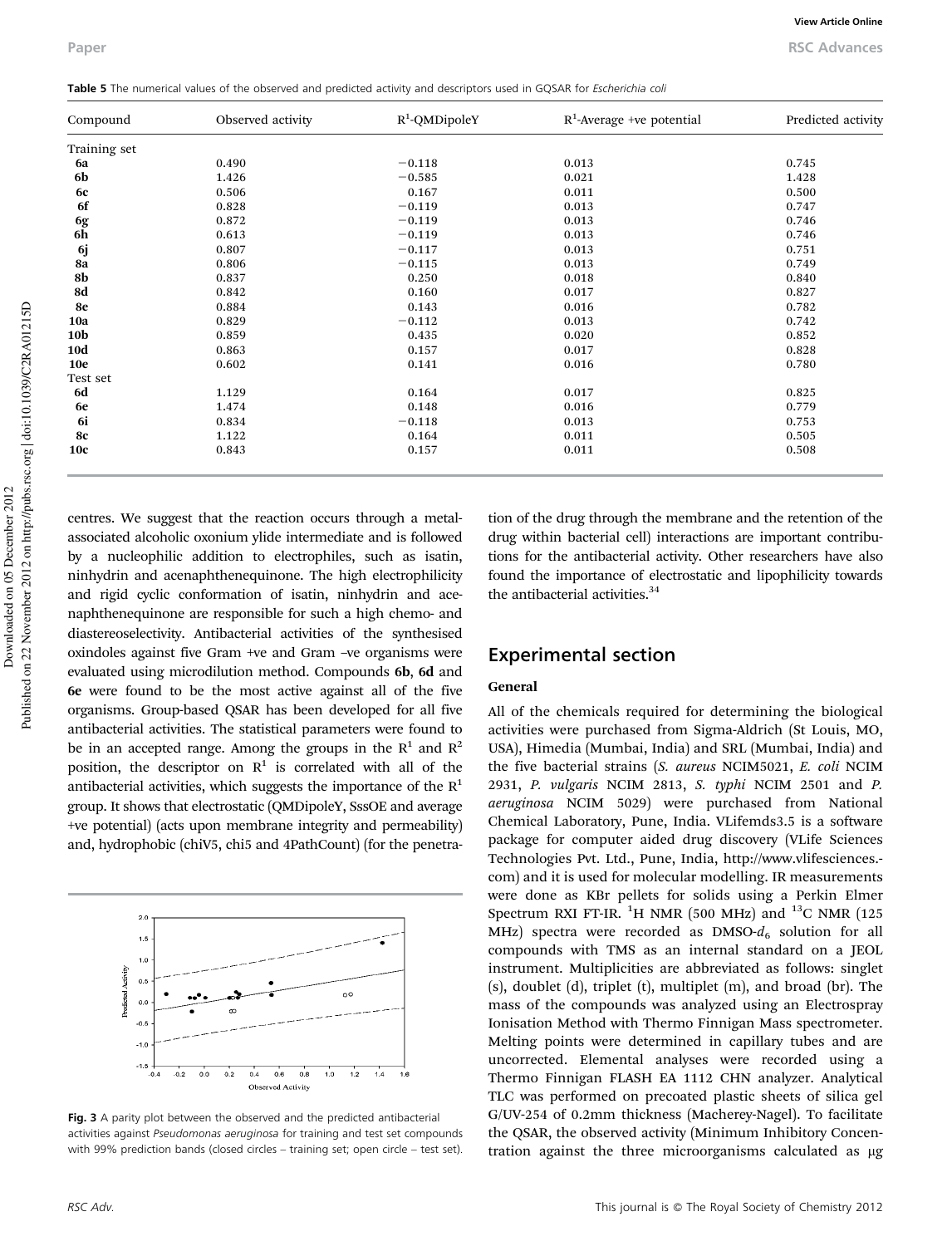| Table 6 The numerical values of the observed and predicted activity and descriptors used in GQSAR for Pseudomonas aeruginosa |  |
|------------------------------------------------------------------------------------------------------------------------------|--|
|------------------------------------------------------------------------------------------------------------------------------|--|

| Compound        | Observed activity | $R^1$ -QMDipoleY | $R^1$ -4PathCount | Predicted activity |
|-----------------|-------------------|------------------|-------------------|--------------------|
| Training set    |                   |                  |                   |                    |
| 6a              | $-0.112$          | $-0.118$         | 6                 | 0.105              |
| 6b              | 1.426             | $-0.585$         | 10                | 1.400              |
| <b>6c</b>       | $-0.096$          | 0.167            | 6                 | $-0.219$           |
| 6f              | 0.226             | $-0.119$         | 6                 | 0.106              |
| 6g              | 0.270             | $-0.119$         | 6                 | 0.106              |
| 6h              | 0.011             | $-0.119$         | 6                 | 0.106              |
| 6j              | 0.205             | $-0.117$         | 6                 | 0.104              |
| 8a              | 0.203             | $-0.115$         | 6                 | 0.102              |
| 8b              | 0.536             | 0.250            | 10                | 0.452              |
| 8d              | 0.540             | 0.160            | 8                 | 0.172              |
| 8e              | 0.282             | 0.143            | $\,$ 8 $\,$       | 0.191              |
| 10a             | $-0.074$          | $-0.112$         | 6                 | 0.098              |
| 10 <sub>b</sub> | 0.257             | 0.435            | 10                | 0.242              |
| <b>10d</b>      | $-0.040$          | 0.157            | 8                 | 0.175              |
| <b>10e</b>      | $-0.301$          | 0.141            | 8                 | 0.193              |
| Test set        |                   |                  |                   |                    |
| 6d              | 1.129             | 0.164            | 8                 | 0.167              |
| 6e              | 1.173             | 0.148            | $\,$ 8 $\,$       | 0.186              |
| 6i              | 0.232             | $-0.118$         | 6                 | 0.105              |
| <b>8c</b>       | 0.218             | 0.164            | 6                 | $-0.215$           |
| <b>10c</b>      | 0.241             | 0.157            | 6                 | $-0.207$           |

 $ml^{-1}$ ) was converted to  $-\log(\mu M)$ . Spectral data is given in the supporting information<sup>†</sup>.

#### Antibacterial evaluation

*In vitro* antibacterial activity (MIC) of the oxindole derivatives were determined by microdilution broth assay method with modifications, as reported by Sarker *et al.*, using resazurin as an indicator.<sup>35</sup> Muller hinton broth was used to grow the bacterial strains to a final inoculum size of  $5 \times 105$  CFU  $\text{mL}^{-1}$ . The compounds were dissolved in absolute ethanol to a concentration of 10 mg  $mL^{-1.36}$  These serially diluted solutions were added to successive wells in a 96-well microtiter plate and incubated with the organisms for 18 h at 37  $^{\circ}$ C. Growth and sterility controls were maintained during the experiment. Compounds serially diluted with ethanol were also kept in the 96-well microtiter plates (uninoculated dilution) to determine if they precipitated out during the course of the experiments. A blank array with ethanol alone and its effect on the inhibition of the microorganism was also studied. Ten microliters of 0.01% resazurin solution was



Fig. 4 A parity plot between the observed and the predicted antibacterial activities against Proteus vulgaris for training and test set compounds with 99% prediction bands (closed circles – training set; open circle – test set).

added and incubated for 2 h. The effect of ethanol on the growth of the microorganism was also studied. The color change was assessed visually, with the highest dilution remaining blue (inhibition of growth) indicating the minimum inhibitory concentration. A change in color from blue to pink shows the growth of the organism.

#### Modelling studies

Twenty compounds were synthesized, which have the oxindole as the common template, while the functional groups at the  $R<sup>1</sup>$ and  $R^2$  positions are different. The MIC ( $\mu$ M) data of oxindoles

Table 7 The numerical values of the observed and predicted activity and descriptors used in GQSAR for Proteus vulgaris

| Compound        | Observed<br>activity | $R^1$ -QMDipoleY | $R^1$ -chiV5 | Predicted<br>activity |
|-----------------|----------------------|------------------|--------------|-----------------------|
| Training set    |                      |                  |              |                       |
| 6j              | 0.205                | $-0.117$         | 0.222        | 0.096                 |
| 8а              | 0.505                | $-0.115$         | 0.222        | 0.094                 |
| 8b              | 0.536                | 0.250            | 0.316        | 0.200                 |
| 8d              | 0.540                | 0.160            | 0.318        | 0.310                 |
| 8e              | 0.282                | 0.143            | 0.304        | 0.249                 |
| 10a             | $-0.074$             | $-0.112$         | 0.222        | 0.091                 |
| 10 <b>b</b>     | $-0.044$             | 0.435            | 0.316        | $-0.002$              |
| 10d             | $-0.040$             | 0.157            | 0.318        | 0.313                 |
| <b>6a</b>       | $-0.112$             | $-0.118$         | 0.222        | 0.097                 |
| 10 <sub>e</sub> | 0.000                | 0.141            | 0.304        | 0.250                 |
| 6b              | 1.125                | $-0.585$         | 0.316        | 1.114                 |
| 6с              | $-0.397$             | 0.167            | 0.192        | $-0.375$              |
| 6f              | $-0.075$             | $-0.119$         | 0.222        | 0.098                 |
| 6g              | 0.270                | $-0.119$         | 0.222        | 0.098                 |
| 6h              | 0.011                | $-0.119$         | 0.222        | 0.098                 |
| Test set        |                      |                  |              |                       |
| <b>8c</b>       | 0.218                | 0.164            | 0.192        | $-0.371$              |
| 10 <sub>c</sub> | 0.241                | 0.157            | 0.192        | $-0.363$              |
| 6d              | 0.828                | 0.164            | 0.318        | 0.305                 |
| 6e              | 1.173                | 0.148            | 0.304        | 0.243                 |
| 6i              | 0.232                | $-0.118$         | 0.222        | 0.097                 |
|                 |                      |                  |              |                       |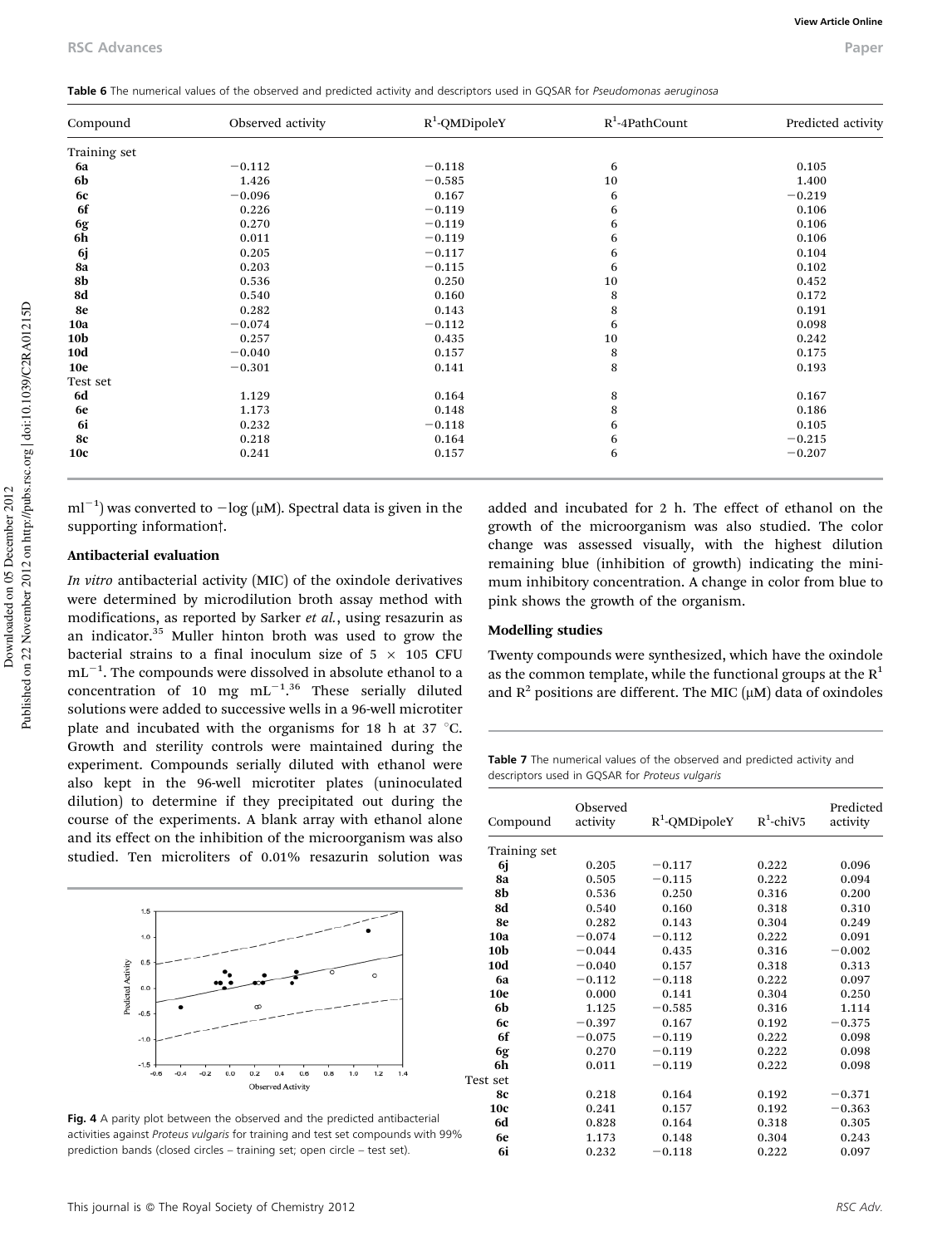

Fig. 5 A parity plot between the observed and the predicted antibacterial activities against Salmonella typhimurium for training and test set compounds with 99% prediction bands (closed circles – training set; open circle – test set).

listed in Table 4 was converted to  $-\log (\mu M)$  for the development of the QSAR. Twenty of these oxindoles were sketched using the Vlife mds 3.5 software and their minimum energy conformations were determined using MMFF force field.<sup>37</sup> Three hundred and seventy four descriptors relating to spatial, electronic, thermodynamic, conformational, topological, information-content, quantum mechanical and structural properties of the substituent groups in the  $R^1$  and  $R^2$  position for all of the compounds were calculated. Several references deal in detail with these descriptors.<sup>29,38,39</sup> The total twenty molecules were divided into training and test sets. The former consists of fifteen molecules, which are used for the development of the GQSAR equation and the latter consisting of five molecules (compounds 6d, 6e, 6i, 8c and 10c), which were selected at random were used for the validation of these models. This technique is known as an external validation. The developed GQSAR is also validated by calculating several statistical parameters, such as  $r^2$ ,  $r^2$  adj,  $q^2$ , *F*-ratio and standard error.<sup>40</sup> This procedure is known as the internal



Fig. 6 A parity plot between the observed and the predicted antibacterial activities against Staphylococcus aureus for training and test set compounds with 99% prediction bands (closed circles – training set; open circle – test set).

validation method. A Genetic Algorithm technique (GFA) is used to develop the best GQSAR equation relating the descriptors with the activity. The GFA technique is useful when one has a large pool of descriptors, but limited data, where the challenge is to select the best set of descriptors. Other researchers have also used the GFA technique effectively to develop the QSAR models.<sup>41</sup>

#### Representative procedure for preparation of compounds 6a–j

To a refluxing dry CH<sub>2</sub>Cl<sub>2</sub> solution of  $Rh_2(OAc)_4$  (1 mol%), benzyl alcohol 3 (0.60 mmol) and isatin 5 (0.50 mmol) under argon atmosphere, 3-diazo-1,3-dihydro-indol-2-one 1 (0.60 mmol) in dry dichloromethane was added dropwise (approximately 10 ml in 60 min). After the addition was completed, the reaction mixture was allowed to reflux for 30–40 min until the disappearance of the starting materials, as determined by TLC, and cooled to room temperature. The solid formed in the reaction mixture was filtered, dried and recrystallized from

Table 8 The numerical values of the observed and predicted activity and descriptors used in GQSAR for Salmonella typhimurium

| Compound        | Observed activity | $R^1$ -QMDipoleY | $R^1$ -OxygensCount | Predicted activity |  |
|-----------------|-------------------|------------------|---------------------|--------------------|--|
| Training set    |                   |                  |                     |                    |  |
| 6j              | 0.506             | $-0.117$         | $\bf{0}$            | 0.505              |  |
| 8a              | 0.505             | $-0.115$         | $\bf{0}$            | 0.503              |  |
| 8b              | 0.837             | 0.250            |                     | 0.775              |  |
| 8d              | 0.540             | 0.160            | $\bf{0}$            | 0.294              |  |
| 8e              | 0.282             | 0.143            | $\bf{0}$            | 0.307              |  |
| 10a             | 0.528             | $-0.112$         | $\mathbf{0}$        | 0.501              |  |
| 10b             | 0.558             | 0.435            | 1                   | 0.634              |  |
| 10d             | 0.261             | 0.157            | $\bf{0}$            | 0.296              |  |
| <b>6a</b>       | 0.189             | $-0.118$         | $\bf{0}$            | 0.506              |  |
| 6b              | 1.426             | $-0.585$         |                     | 1.411              |  |
| <b>6c</b>       | 0.205             | 0.167            | $\bf{0}$            | 0.288              |  |
| 6f              | 0.527             | $-0.119$         | $\mathbf{0}$        | 0.506              |  |
| 6g              | 0.571             | $-0.119$         | $\bf{0}$            | 0.506              |  |
| 6h              | 0.613             | $-0.119$         | $\bf{0}$            | 0.506              |  |
| 10 <sub>e</sub> | 0.301             | 0.141            | $\bf{0}$            | 0.308              |  |
| Test set        |                   |                  |                     |                    |  |
| 6d              | 1.129             | 0.164            | $\bf{0}$            | 0.291              |  |
| 6e              | 1.474             | 0.148            | $\bf{0}$            | 0.303              |  |
| 6i              | 0.533             | $-0.118$         | $\bf{0}$            | 0.506              |  |
| 8c              | 0.519             | 0.164            | $\bf{0}$            | 0.291              |  |
| <b>10c</b>      | 0.843             | 0.157            | $\bf{0}$            | 0.296              |  |
|                 |                   |                  |                     |                    |  |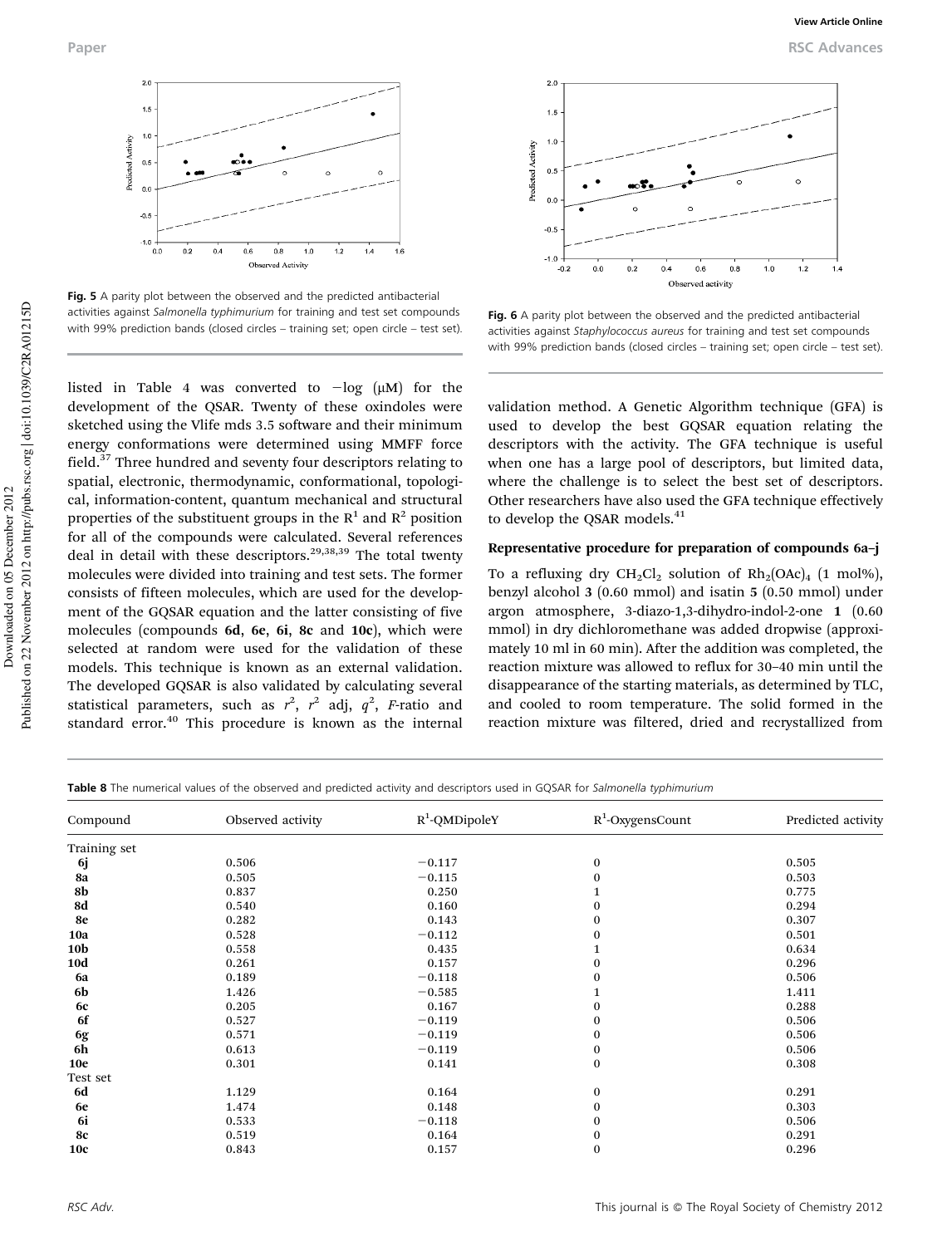| Compound        | Observed<br>activity | $R^1$ -chi5 | $R^1$ -QMDipoleY | Predicted<br>activity |
|-----------------|----------------------|-------------|------------------|-----------------------|
| Training set    |                      |             |                  |                       |
| 6a              | 0.189                | 0.75        | $-0.12$          | 0.234                 |
| 6b              | 1.125                | 1.11        | $-0.58$          | 1.087                 |
| <b>6c</b>       | $-0.096$             | 0.61        | 0.17             | $-0.161$              |
| 6f              | 0.226                | 0.75        | $-0.12$          | 0.234                 |
| 6g              | 0.270                | 0.75        | $-0.12$          | 0.234                 |
| 6h              | 0.312                | 0.75        | $-0.12$          | 0.234                 |
| 6j              | 0.205                | 0.75        | $-0.12$          | 0.233                 |
| 8a              | 0.505                | 0.75        | $-0.12$          | 0.232                 |
| 8b              | 0.536                | 1.11        | 0.25             | 0.576                 |
| 8d              | 0.540                | 0.90        | 0.16             | 0.305                 |
| 8e              | 0.282                | 0.90        | 0.14             | 0.315                 |
| 10a             | $-0.074$             | 0.75        | $-0.11$          | 0.230                 |
| 10b             | 0.558                | 1.11        | 0.43             | 0.463                 |
| 10d             | 0.261                | 0.90        | 0.16             | 0.306                 |
| <b>10e</b>      | 0.000                | 0.90        | 0.14             | 0.316                 |
| Test set        |                      |             |                  |                       |
| 6d              | 0.828                | 0.90        | 0.16             | 0.302                 |
| 6e              | 1.173                | 0.90        | 0.15             | 0.312                 |
| 6i              | 0.232                | 0.75        | $-0.12$          | 0.234                 |
| 8с              | 0.218                | 0.61        | 0.16             | $-0.159$              |
| 10 <sub>c</sub> | 0.542                | 0.61        | 0.16             | $-0.155$              |

ethanol to obtain the pure product and appropriate isolated yield is shown in Table 1.

## Representative procedure for the synthesis of 2-oxindolyl-2 hydroxyindan-1,3-diones (8a–e)

To a refluxing dry  $CH_2Cl_2$  solution of  $Rh_2(OAC)_4$  (1 mol%), benzyl alcohol 3 (0.60 mmol) and ninhydrin 7 (0.50 mmol) under argon atmosphere 3-diazo-1,3-dihydro-indol-2-one 1 (0.60 mmol) in dry dichloromethane was added dropwise (approximately 10 ml in 60 min). After the addition was completed, the reaction mixture was allowed to reflux for 10– 20 min until the disappearance of starting materials, as determined by TLC, and was cooled in a refrigerator for about 60 min. The solid formed in the reaction mixture was filtered, dried and recrystallized from ethanol to obtain the pure product and the appropriate isolated yield is shown in Table 2.

### Representative procedure for the synthesis of 2-oxindolyl-2 hydroxyacenaphthylen-1-ones (10a–e)

To a refluxing dry  $CH_2Cl_2$  solution of  $Rh_2(OAC)_4$  (1 mol%), benzyl alcohol 3 (0.60 mmol) and acenaphthenequinone 9 (0.50 mmol) under argon atmosphere, 3-diazo-1,3-dihydroindol-2-one 1 (0.60 mmol) in dry dichloromethane was added dropwise (approximately 10 ml in 60 min). After the addition was completed, the reaction mixture was allowed to reflux for 15–20 min until the disappearance of the starting materials, as determined by TLC. The solid formed in the reaction mixture was filtered, dried and recrystallized from ethanol to obtain the pure product and the appropriate isolated yield is shown in Table 3.

## References

- 1 (*a*) D. J. Ramo´n and M. Yus, *Angew. Chem., Int. Ed.*, 2005, 44, 1602; (*b*) J. Zhu, *Eur. J. Org. Chem.*, 2003, 1133; (*c*) I. Ugi, A. Domling and B. Werner, *J. Heterocycl. Chem.*, 2000, 37, 647; (*d*) H. Bienayme, C. Hulme, G. Oddon and P. Schmitt, *Chem. Eur. J.*, 2000, 6, 3321.
- 2 (*a*) C. Marti and E. M. Carreira, *Eur. J. Org. Chem.*, 2003, 2209; (*b*) A. B. Dounay, K. Hatanaka, J. J. Kodanko, M. Oestreich, L. E. Overman, L. A. Pfeifer and M. M. Weiss, *J. Am. Chem. Soc.*, 2003, 125, 6261; (*c*) J. Strigacova, D. Hudecov, M. Mikulasova, E. Varecka, A. Lasikova and D. Vegh, *Folia Microbiol.*, 2001, 46, 187; (*d*) M. S. Chande, R. S. Verma, P. A. Barve, R. R. Khanwelkar, R. B. Vaidya and K. B. Ajaikumar, *Eur. J. Med. Chem.*, 2005, 40, 1143; (*e*) A. Dermatakis, K-. C. Luk and W. Depinto, *Bioorg. Med. Chem.*, 2003, 11, 1873; (*f*) B. V. Silva, N. M. Ribeiro, A. C. Pinto, M. D. Vargas and L. C. Dias,, *J. Braz. Chem. Soc.*, 2008, 19, 1244; (*g*) H. N. Bramson, J. Corona, S. T. Davis, S. H. Dickerson, M. Edelstein, S. Frye, R. T. Gampe, P. A. Harris, A. Hassell, W. D. Holmes, R. N. Hunter, K. E. Lackey, B. Lovejoy, M. J. Luzzio, V. Montana, W. J. Rocque, D. Rusnak, L. Shewchuk, J. M. Veal, D. H. Walker and L. F. Kuyper, *J. Med. Chem.*, 2001, 44, 4339; (*h*) A. Natarajan, Y-. H. Fan, H. Chen, Y. Guo, J. Iyasere, F. Harbinski, W. J. Christ, H. Aktas and J. A. Halperin, *J. Med. Chem.*, 2004, 47, 1882; (*i*) A. Andreani, S. Burnelli, M. Granaiola, A. Leoni, A. Locatelli, R. Morigi, M. Rambaldi, L. Varoli and M. W. Kunkel, *J. Med. Chem.*, 2006, 49, 6922; (*j*) S. K. Sridhar, M. Saravanan and A. Ramesh, *Eur. J. Med. Chem.*, 2001, 36, 615; (*k*) M. N. S. Saudi, M. M. A. El Semary and G. El Sawaf, *Pharmazie.*, 2002, 57, 519; (*l*) P. Paira, A. Hazra, S. Kumar, R. Paira, K. B. Sahu, S. Naskar, P. Saha, S. Mondal, A. Maity, S. Banerjee and N. B. Mondal, *Bioorg. Med. Chem. Lett.*, 2009, 19, 4786.
- 3 J. Kohno, Y. Koguchi, M. Nishio, K. Nakao, M. Juroda, R. Shimizu, T. Ohnuki and S. Komatsubara, *J. Org. Chem.*, 2000, 65, 990.
- 4 J. I. Jiménez, U. Huber, R. E. Moore and G. M. L. Patterson, *J. Nat. Prod.*, 1999, 62, 569.
- 5 H. Suzuki, H. Morita, M. Shiro and J. Kobayashi, *Tetrahedron*, 2004, 60, 2489.

Table 10 The percentage contribution of the short-listed descriptors for developing GQSAR equation

| Organism Name                    | Descriptor 1                | % contribution of descriptor 1 Descriptor 2 |                            | % contribution of descriptor 2 |
|----------------------------------|-----------------------------|---------------------------------------------|----------------------------|--------------------------------|
| Escherichia coli NCIM 2931       | $R^1$ -OMDipoleY $-40.72\%$ |                                             | $R^1$ -Average+vePotential | 59.28%                         |
| Pseudomonas aeruginosa NCIM 5029 | $R^1$ -OMDipoleY $-46.63\%$ |                                             | $R^1$ -4PathCount          | 53.37%                         |
| Proteus vulgaris NCIM 2813       | $R^1$ -OMDipoleY $-49.61\%$ |                                             | $R^1$ -chiV5               | 50.39%                         |
| Salmonella typhimurium NCIM 2501 | $R^1$ -OMDipoleY $-44.55\%$ |                                             | $R^1$ -SssOE               | 55.45%                         |
| Staphylococcus aureus NCIM5021   | $R^1$ -OMDipoleY $-37.40\%$ |                                             | $R^1$ -chi5                | 62.60%                         |